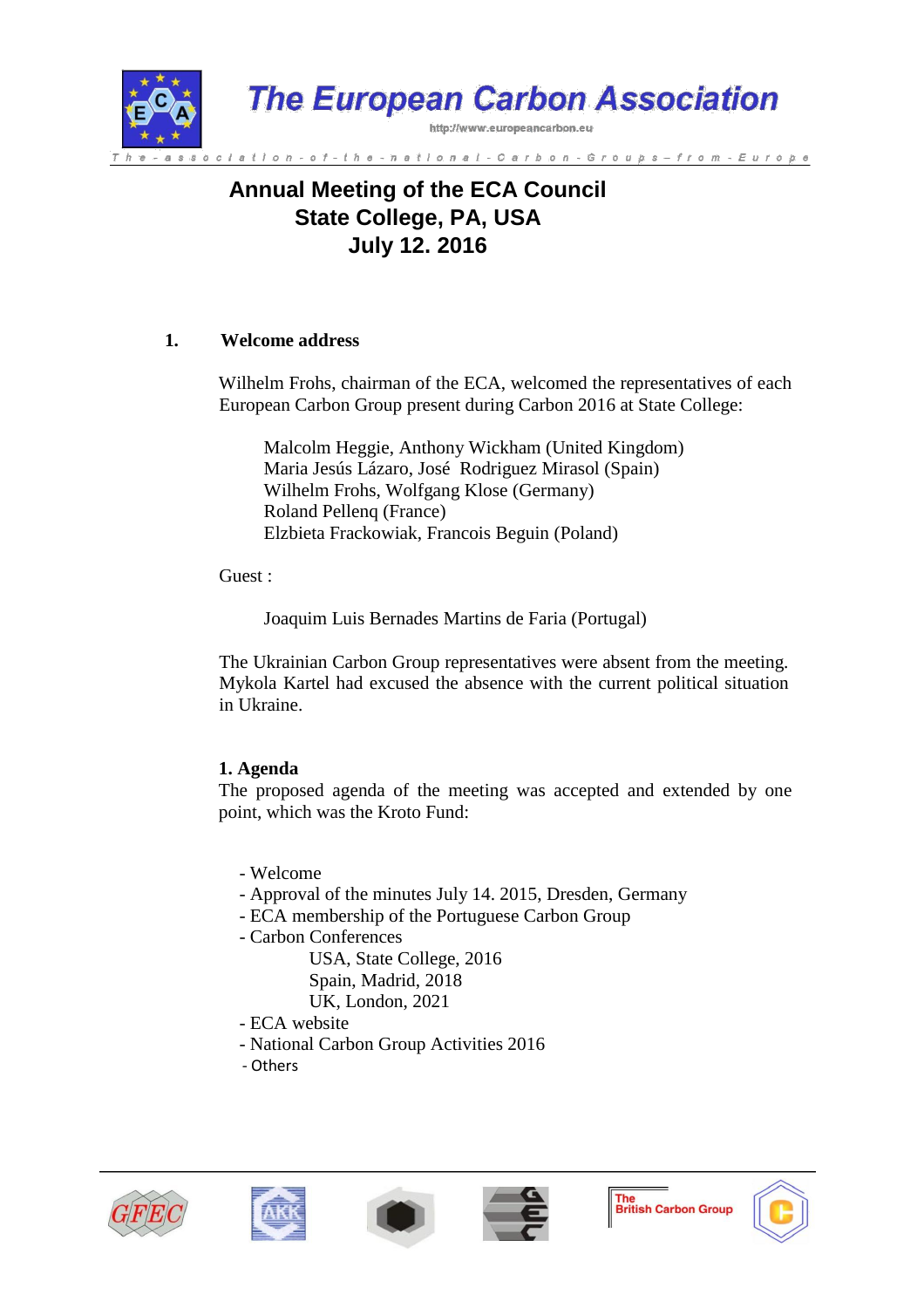

## **2. Approval of the Minutes of the 2015 ECA Council Meeting in Dresden, Germany July 14. 2015**

The Minutes of the 2015 ECA Council Meeting in Dresden were sent to the national representatives by e-mail and approved by the participants of the ECA Council Meeting at State College.

# **3. Kroto Medal and Fund**

The committee unanimously agreed that the passing of Sir Harold Kroto should be commemorated by a prestigious medal endowed by a fund to be raised from the carbon community. Although the details of this Fund have not been settled yet, ECA supports the principle of this idea. A more detailed discussion was delegated to the World Carbon Council.

# **4. ECA Membership of Portugal**

The ECA received a letter dated October 16. 2015 from Prof. Figueiredo, University of Porto requesting that the Portuguese Carbon Group be allowed to join the ECA. Joaquim de Faria, being present as a guest at this meeting, answered questions about the organization and the number of members of the Portuguese Carbon Group. The prospective membership of this group was welcomed. However, to treat interested groups equally, it was decided that the president of ECA write a formal letter to the Portuguese Group with the formal principles for joining.

# **5. Carbon Conferences**

#### **Carbon Conference 2016, State College 2016**

This was a successful and well organized conference, in one of the homes of carbon science. Apart from the first day, when attendees struggled with the way the schedule was presented and the attendees were ready for lunch before the hotel was, the meeting ran smoothly. Unfortunately, numerous speakers did not show up which caused frequent reorganizations of the program with many off times. It was strongly recommended by all ECA participants to approve an oral lecture only after the payment of the conference fee to guarantee the appearance in person of the speaker.

# **Carbon Conference 2018**

The next World Carbon conference to take place in Europe (2018) will be organized in Madrid, Spain July  $1<sup>st</sup> - 6<sup>th</sup>$ . Information was given by the Spanish leader of the carbon group, Mrs. Maria Jesús Lázaro. The meeting









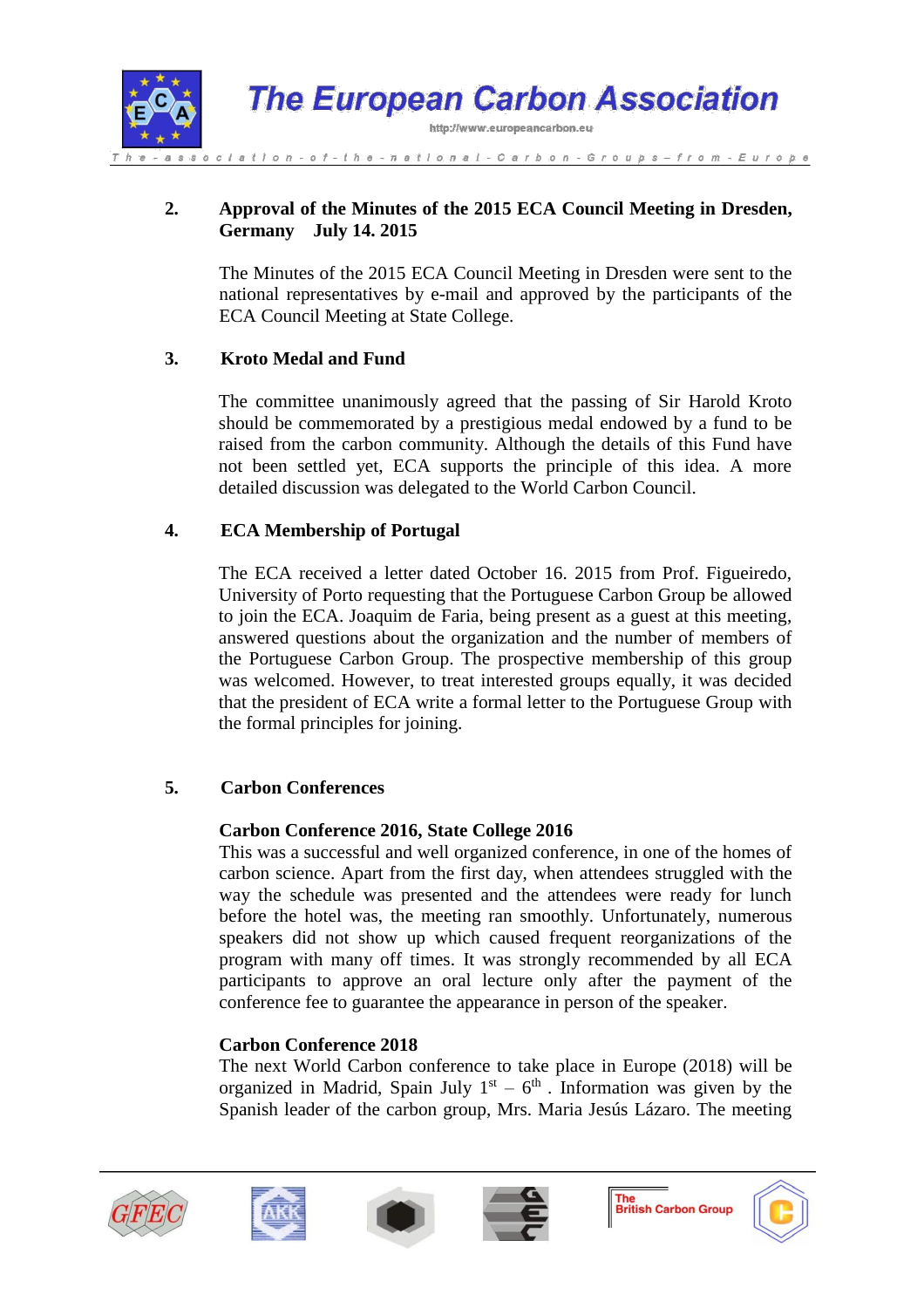

will take place at the Conference Center; Marriot Auditorium with a capacity for more than 1000 persons. The conference fee will around 750  $\epsilon$ .

## **Carbon Conference 2021**

On behalf of the British Carbon Group, Malcolm Heggie and Tony Wickham presented the outline of this conference to take place in London, UK at the Imperial College. The Great Hall has a max. capacity 750 participants. The conference fee will be at about 750  $\epsilon$ . Discounts will be given for students and retirees. The proposal of the British group was confirmed by all ECA participants.

## **6. ECA website**

The Polish group will manage the ECA website.

# **7. Events Organized by ECA Members**

# **The French Carbon Group (GFEC) - events organized/planned, 2016**

- The 2017 "Colloque Francophone du Carbone" will be held at the Centre CAES-CNRS "la Vieille Perrotine" on Oleron Island, from Sunday May 21<sup>st</sup> till Wednesday May 24th 2017: Organisation: Alain Penicaud [penicaud@crpp-bordeaux.cnrs.fr] / Gérard Vignole [gerard.vignoles@u-bordeaux.fr]
- The seventh international conference on CARBON FOR ENERGY STORAGE AND ENVIRONMENT PROTECTION : CESEP'17 conference will be held in Lyon (France) from October  $23<sup>rd</sup>$  to  $26<sup>th</sup>$ 2017. Organisation: Laurent Duclaux *[laurent.duclaux @univ-smb.fr]* and Alfonso San Miguel [alfonso.san-miguel@univ-lyon1.fr]
- The third edition of the summer school "Raman Spectroscopy of carbon nanostructure, Montpellier, June $12<sup>th</sup> - 18<sup>th</sup> 2017$ : [http://www.coulomb.univ-montp2.fr/Ecole-d-Initiation-a-la-](https://owa.exchange.mit.edu/owa/redir.aspx?SURL=8UbGhWBoaDl0z-SSdQKTTe6z78PQRbxzYZgY8_jgweI4o9OApwnUCGgAdAB0AHAAOgAvAC8AdwB3AHcALgBjAG8AdQBsAG8AbQBiAC4AdQBuAGkAdgAtAG0AbwBuAHQAcAAyAC4AZgByAC8ARQBjAG8AbABlAC0AZAAtAEkAbgBpAHQAaQBhAHQAaQBvAG4ALQBhAC0AbABhAC0ARABpAGYAZgB1AHMAaQBvAG4ALQAzADkAMgA.&URL=http%3a%2f%2fwww.coulomb.univ-montp2.fr%2fEcole-d-Initiation-a-la-Diffusion-392)[Diffusion-392.](https://owa.exchange.mit.edu/owa/redir.aspx?SURL=8UbGhWBoaDl0z-SSdQKTTe6z78PQRbxzYZgY8_jgweI4o9OApwnUCGgAdAB0AHAAOgAvAC8AdwB3AHcALgBjAG8AdQBsAG8AbQBiAC4AdQBuAGkAdgAtAG0AbwBuAHQAcAAyAC4AZgByAC8ARQBjAG8AbABlAC0AZAAtAEkAbgBpAHQAaQBhAHQAaQBvAG4ALQBhAC0AbABhAC0ARABpAGYAZgB1AHMAaQBvAG4ALQAzADkAMgA.&URL=http%3a%2f%2fwww.coulomb.univ-montp2.fr%2fEcole-d-Initiation-a-la-Diffusion-392) Organisation: Eric Anglaret [eric.anglaret@umontpellier.fr]

# **The German Carbon Group (AKK) - events organized, 2016**

Spring Meeting, April 26. 2016 at SGL Carbon GmbH, Meitingen, Germany, "Kohlenstoffmaterialien für die elektroenergetische "Kohlenstoffmaterialien für die elektroenergetische Zukunft<sup>5</sup>